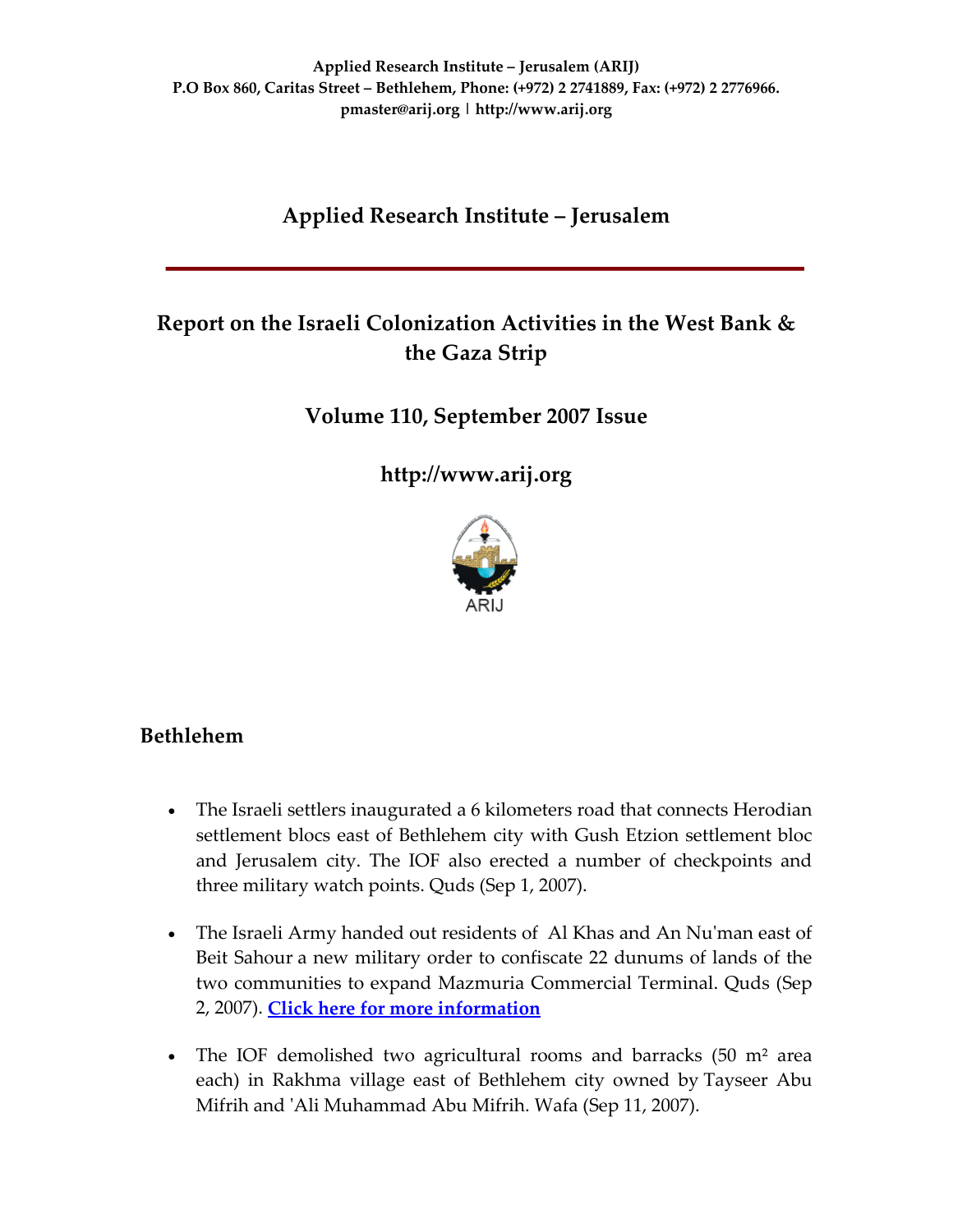- The Israeli authorities handed out residents of Al Khadr and Artas villages a new military order  $# (T/29/07)$  to confiscate 322 dunums of lands to construct a section of the Segregation Wall. Lands lie in Blocs 2 and 8. Wafa (Sep 18, 2007). **Click here for more [information](http://www.poica.org/editor/case_studies/view.php?recordID=1164)**
- Several numbers of Israeli settlers and under the IOF protection took over Khalet Al Qutin area in Wad Rahal village south of Bethlehem city. Wafa (Sep 30, 2007).

# **Ramallah**

- The Israeli High Court of Justice ordered to re-route 1.7 kilometers wall section built on lands of Bilʹin village west of Ramallah city due to the appeals filed to the court by residents of the village. Haaretz (Sep 4, 2007).
- The Israeli High Court of Justice rejected petitions filed by residents of the Palestinian village of Bilʹin demanding that the housing units built in Mattityahu settlement East to be torn down because permits allowing the building had been issued illegally. Jpost (Sep 6, 2007).
- The IOF erected temporary checkpoints along Jenin- Ramallah road and hindered Palestinian access from north of the West Bank to its central. Wafa (Sep 15, 2007).
- The Israeli Forces took over the two-storey house of Muhammad Ahmad Zeidan in Deir Istya village north of Salfit village and turned it into military barrack. Quds (Sep 18, 2007).

### **Jenin**

• The Israeli Forces erected two temporary checkpoints on the eastern entrance of Fahma village southwest of Jenin city and another two near ʹAja village on Nablus road and the Arab‐ American University east of the city, causing delays to people hiding to their destinations. Wafa (Sep 2, 2007).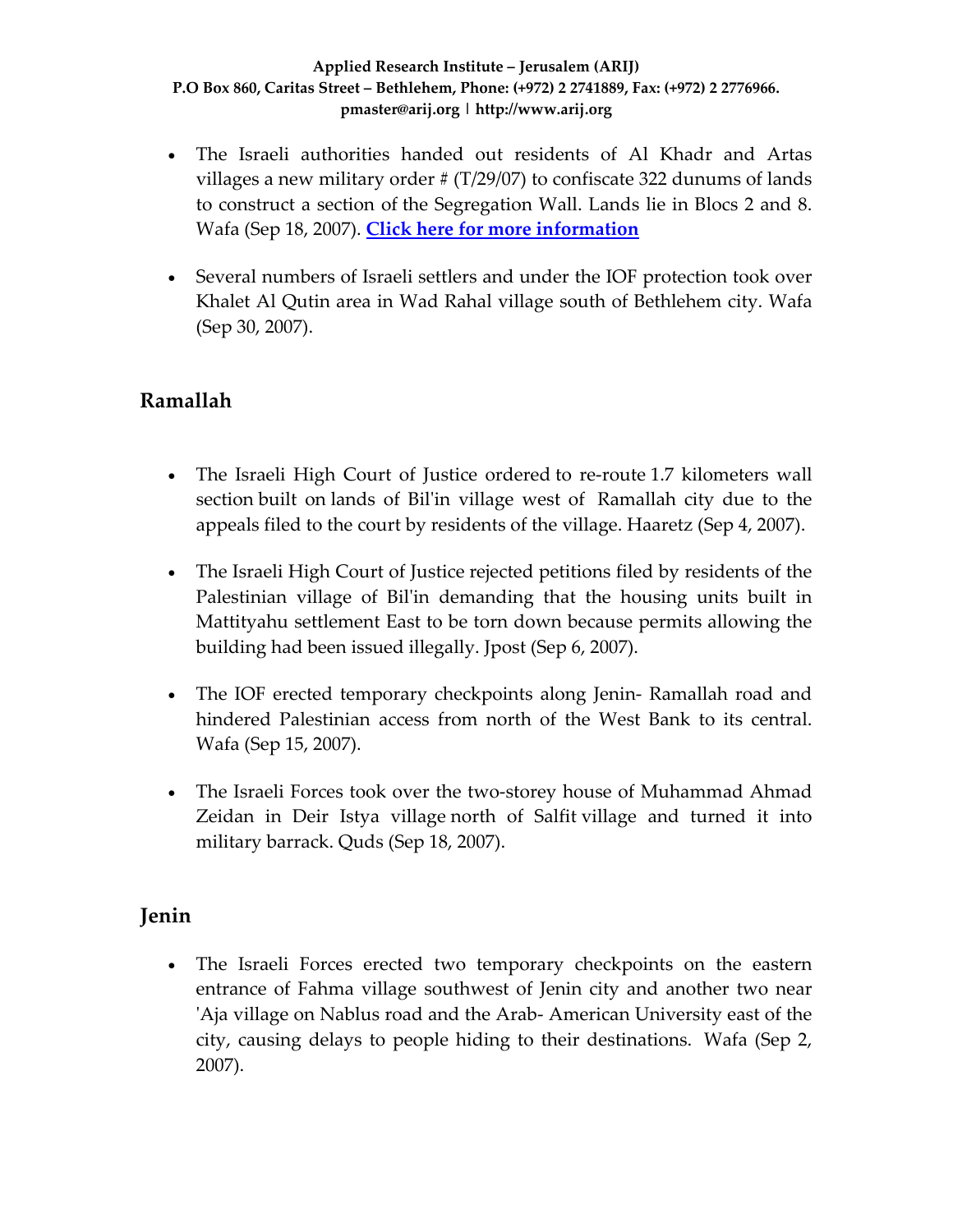- The IOF surrounded the house of Ahmad Jum'a Abu Ghali in the eastern neighborhood in Jenin city and forced all dwellers to evacuate the house under the threat of weapons. Wafa (Sep 6, 2007).
- The IOF took over several numbers of houses in the eastern neighborhood of Jenin and forced dwellers to evacuate the houses under the threat of weapons. Among owners known were Yousef Abu Ghali and Abu Mazen Abu Hatab. Quds (Sep 16, 2007).

# **Jerusalem**

- The Israeli bulldozers demolished the house of Mustafa Mahmud Al Sherif (180 m²) in Beit Hanina in Jerusalem city under the pretext of being close to an Israeli bypass road connecting Jerusalem city with Tel Aviv and hindered family to salvage any of their belongings. In addition the IOF demolished another house owned by Randa Musa Hamed Al Sherif (170 m²) in Beir Nabala for being unlicensed as they claim. Wafa & Quds (Sep 3, 2007).
- The Israeli bulldozers demolished the two-storey house (300 m<sup>2</sup>) of Zakariya Al Natsha, the two‐ storey house and the farm of Jaduʹ Jhalil Qabuʹa Kirshan in ʹAnata town for not being licensed. Quds (Sep 5, 2007).
- The Israeli military activities done by the Israeli Forces caused the damage of trees and the destruction of the historical sites in Jerusalem Mountains . Quds (Sep 7, 2007).
- The Israeli troops aggressed on the house of 'Ali Muhammad 'Ayed ʹIbediya in Imleson neighborhood south of Jerusalem and caused severe damages. Quds (Sep 9, 2007).
- The Israeli Forces broke into the village council of Beir Nabala in Jerusalem governorate and confiscated computers and files. Wafa (Sep 9, 2007).
- The Israeli committee for planning and construction in Jerusalem Municipality agreed on the construction of the new bridge of Al Maghariba gate. Quds (Sep 11, 2007).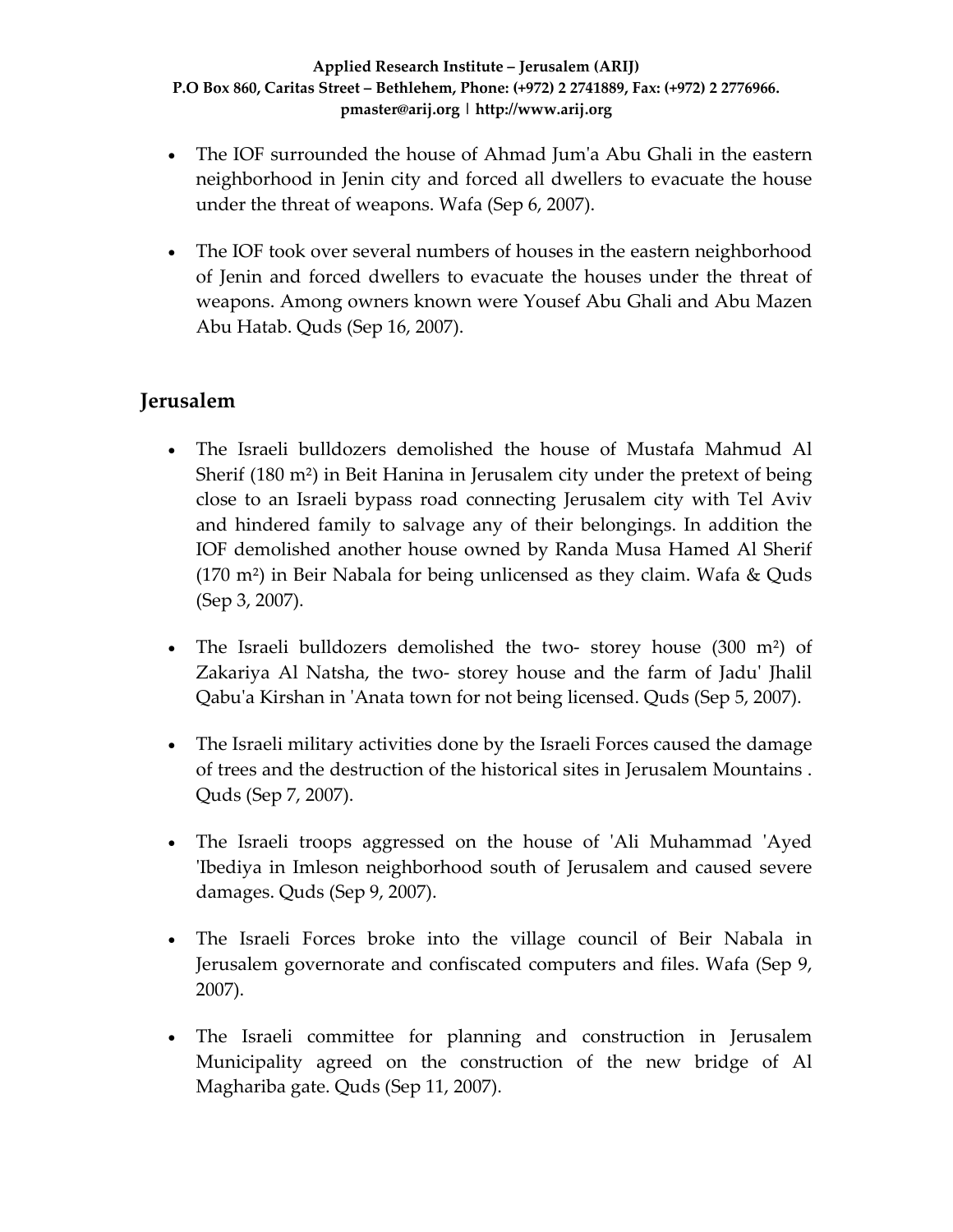- The Israeli bulldozers demolished the barracks and tents owned by Muhammad, Suleiman, Yousef, 'Ali, Yousef, Muhammad and Khalil Abu Dahouk in 'Anata village northeast of Jerusalem city, causing loses. Wafa (Sep 11, 2007).
- The Israeli committee for planning and construction is planning to construct a medical research center on 5, 2 dunums of lands in the western slopes of Olives Mountain in Jerusalem . This centre will contain laboratories, library, meeting rooms and residential buildings. Quds (Sep 13, 2007)
- Jerusalem and Ma'ale Adumim Municipalities are planning to relocate the garages in the industrial zone of Tal Biyout to the area at the entrance of Pisgat Zeev settlement near ʹAnata. Quds (Sep 13, 2007).
- The Israeli Forces invaded the two residential buildings (4 apartments) owned by Sinan Faraj in Silwan in Jerusalem city and caused damages to the properties claming that the Israeli committee Yad Tuva Yaffa own the house. Quds (Sep 24, 2007).
- The Jerusalem Municipality will construct 1,900 new apartments in the east Jerusalem neighborhood of Isawiya in an effort to improve the quality of life for Palestinians of the city. The new flats will be constructed on a 1,580 dunums. Jpost (Sep 25, 2007).
- Jerusalem Municipality gave the Israeli settlers occupying the house of Al Kurd family in Al Sheikh Jarah in Jerusalem three months to evacuate the house. Quds (Sep 26, 2007).
- The Israeli authorities inaugurated an Israeli synagogue under Al Aqsa Mosque near the western wall. Wafa (Sep 26, 2007).

### **Nablus**

• The Israeli Forces staged into Nablus and Balata refugee camp and set fire into three‐ storey house owned by Abu Ghush family causing severe loses. Wafa (Sep 5, 2007).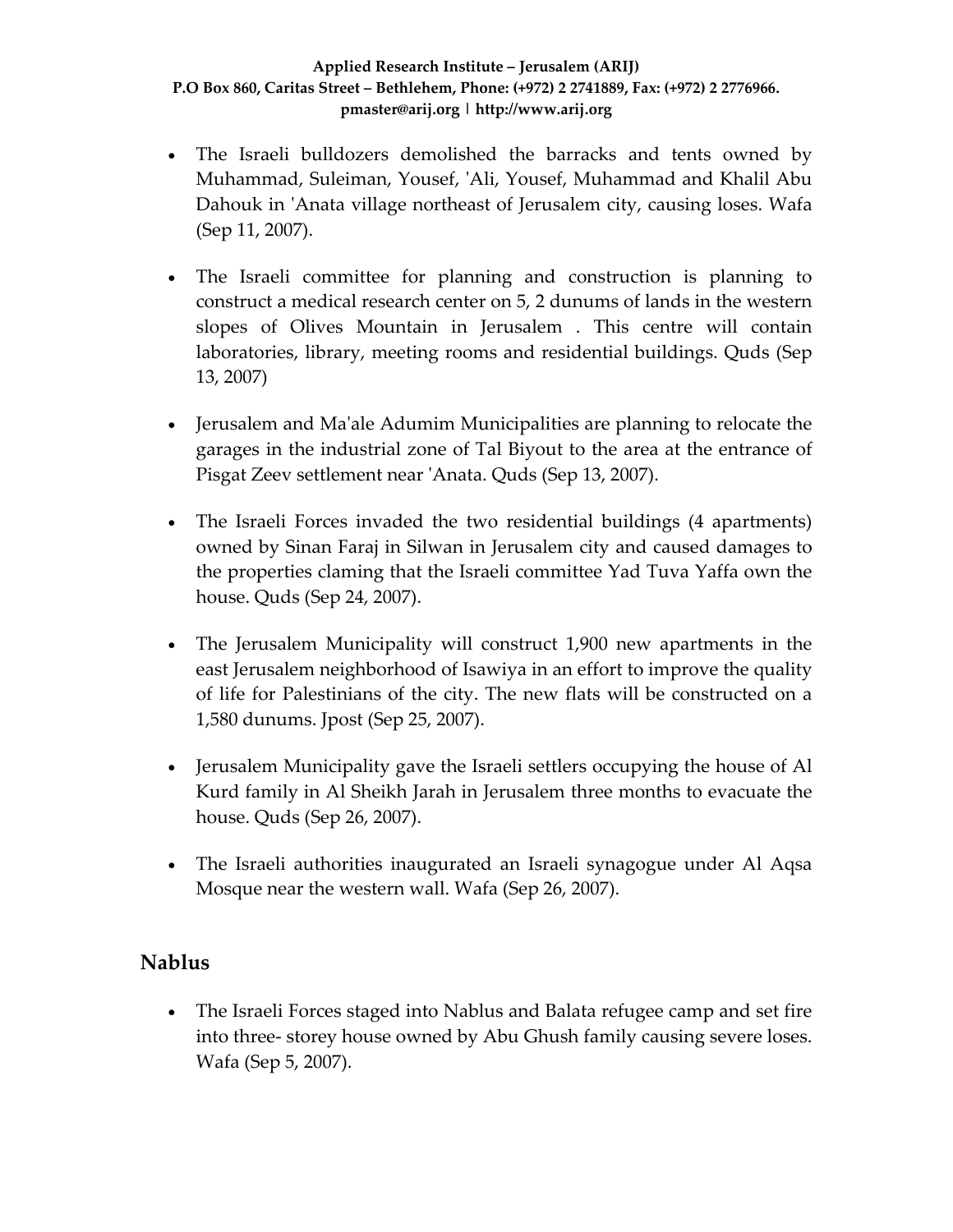- The Israeli Forces broke into Yazur charity committee in Balata refugee camp east of Nablus city and confiscated all files and documents. Wafa (Sep 5, 2007).
	- The Israeli Forces manning Huwwara checkpoint hindered Palestinians under the age of 35 years old from accessing the checkpoint and also hindered residents coming from the northern governorates from reaching Ramallah city. Wafa (Sep 6, 2007).
	- The Israeli Forces restricted Palestinian access through the Israeli checkpoints surrounding Nablus city. Wafa (Sep 20, 2007).
	- The Israeli Forces invading 'Ein El Ma' refugee camp closed all entrances of the camp with earth mounds and took over houses turning them into military posts forcing all dwellers to stay in one room. Quds (Sep 20, 2007).
	- The IOF demolished the houses of Amjad, Samer, Ahmad and 'Abed Allah Mabrouk in 'Ein Al Ma' refugee camp. Quds (Sep 21, 2007).
	- The Israeli settlers of Ariel freed pigs on the Palestinian agricultural land in the springs area in Salfit causing severe loses to the lands. Maan news (Sep 22, 2007).
	- The IOF caused severe damages to the five-storey building owned by Abu Naser Mabrouk in ʹEin El Maʹ and took over houses turning them into military barracks. Among owners known were Bardiya Abu El Rish and ʹAbed El Fatah Abu ʹAbiya. Quds (Sep 22, 2007).
	- The Israeli Army staged into Amman Street and Ras Al 'Ein neighborhood searched the residential buildings of Druza, Abu Mighly and Kusa destroying properties and causing damages. Quds (Sep 24, 2007).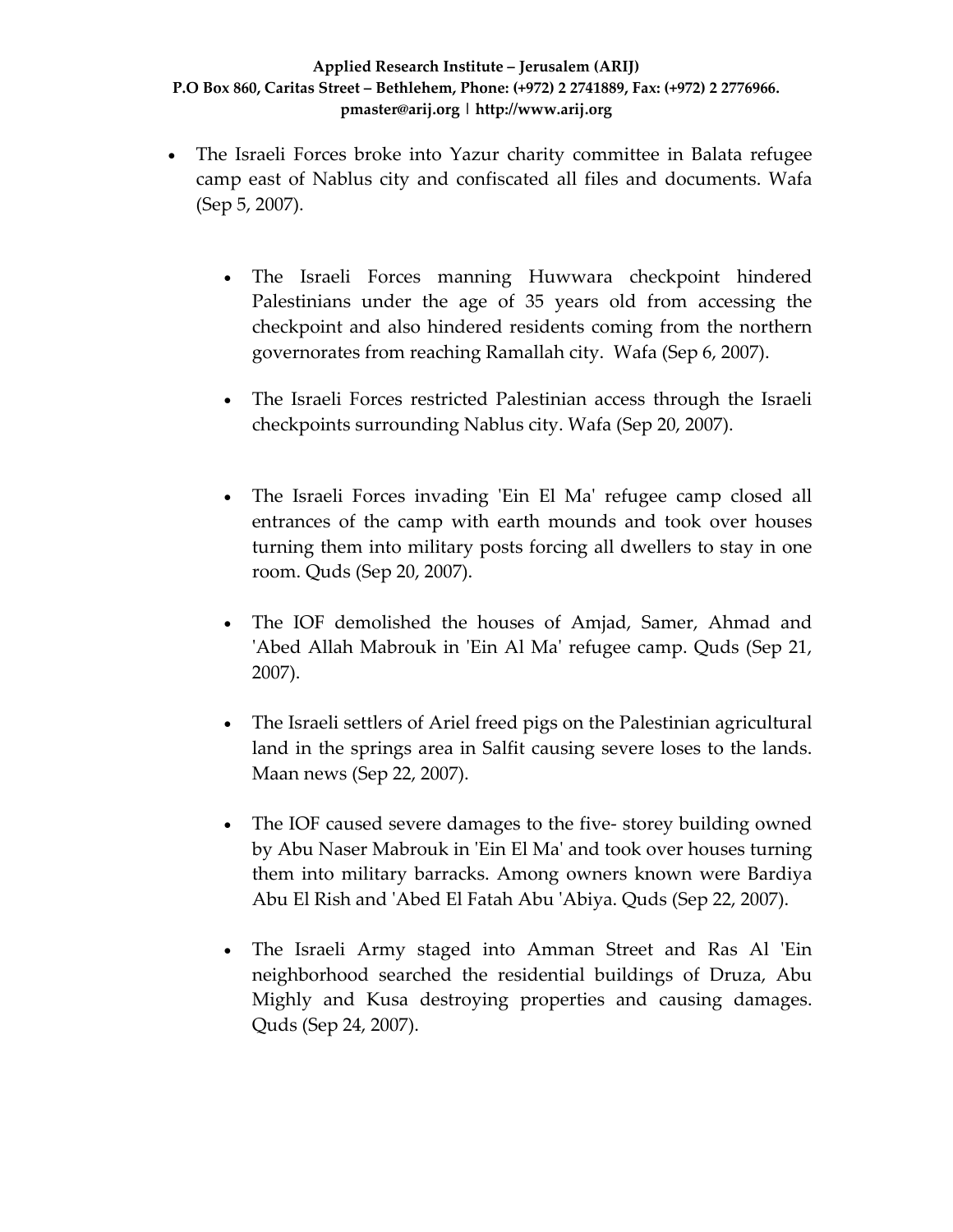### **Gaza**

- The Israeli bulldozers staged into the east of Jabalya and south of Beit Hanun searched houses and razed agricultural lands, electronic poles and phone networks, causing severe damages. Wafa (Sep 5, 2007).
- The Israeli Forces staged into Al Qarara town north of Khan Yunis city and razed vast areas of agricultural lands planted with Olives and Almonds. Wafa (Sep 6, 2007).
- The governor of Khan Yunis assured that the total loses of the governorate due to the Israeli incursions during the last three months reached to \$ four millions as the Israeli Army partially demolished 70 houses and uprooted 5000 fruitful trees. Wafa (Sep 10, 2007).
- The Israeli Army shelled on the house of Iyad Abu El Qumsan in Beit Lahya town north of the Strip causing damages to the house. Maan News (Sep 11, 2007).
- The Israeli bulldozers invaded Beit Hanun and Jabalya towns north of the strip and razed vast areas of agricultural lands. Wafa (Sep 15, 2007).
- The Israeli bulldozers razed vast areas of lands in Al Farta area in Beit Hanun, destroyed water wells, roads and agricultural nurseries. Wafa (Sep 16, 2007).
- The Israeli Forces took over the house of Sharab family in Sufa passage area north of Rafah and tuned it into military post. Quds (Sep 18, 2007).
- The Israeli bulldozers razed lands and uprooted Olive and Almond trees in Juhr El Deik area east of Al Burij refugee camp. Wafa (Sep 20, 2007).
- The Israeli Army invaded Beit Hanun town north of the Strip and destroyed a house owned by Abu Jarad family. Quds (Sep 27, 2007).
- According to the weekly report done by the Palestinian Center for Human Rights (PCHRGAZA) assured that the IOF razed 258 dunums of agricultural land and demolished 23 houses in the Gaza Strip during the last incursion to the strip last week. PCHRGAZA (Sep 29, 2007).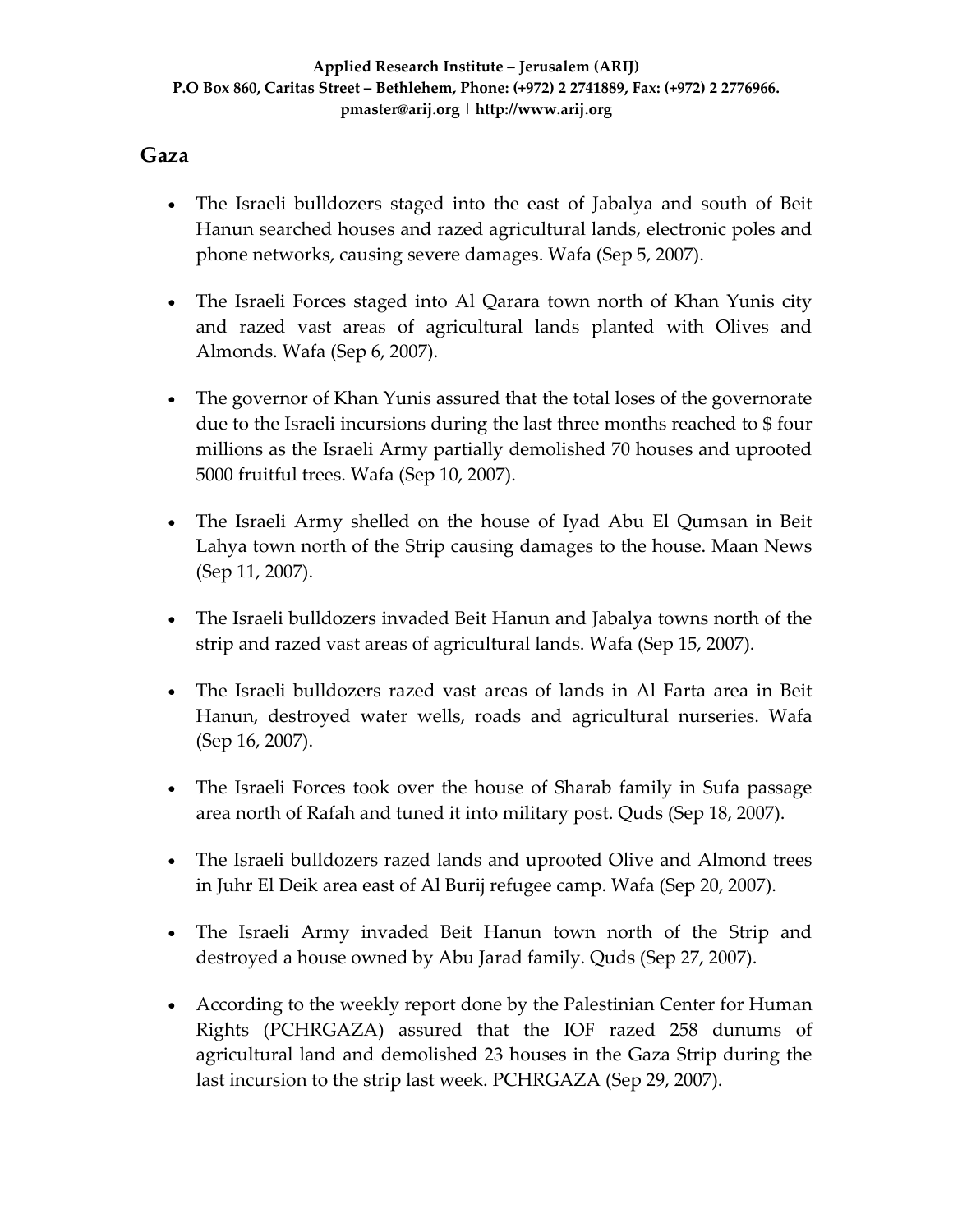### **Tubas**

• The Israeli Army constructed hundreds of tents in 'Ein Al Hilwa, Al Maleh and Al 'Aqaba areas in the northern valleys and started their military activities, causing panic to the Palestinian residents in the area. Wafa (Sep 5, 2007).

# **Hebron**

- The IOF constructed new military watch tower in Farsh Al Hawa area in the western part of the city. In addition the IOF closed the road junction connecting road # 35 and the road leading to Beir Al Mahjar area and the city center by constructing an iron gate controlled by the Israeli troops. Wafa (Sep 9, 2007).
- The Israeli Forces surrounded Al Ansar Mosque in Al Salam Streetin Hebron city and forced all to evacuate it. In addition the IOF searched the house of Khaldoun Al Natsha in Ras Al Jura area north of Hebron city and caused damages. Wafa (Sep 10, 2007).
- The Israeli settlers of Abraham Aveno took over Al Aqtab Mosque in the old city of Hebron which was closed since 1994 by an Israeli military order and started new constructions on its surface in order to expand the outpost. Wafa (Sep 11, 2007).
- The IOF broke into the house of Nader Muhammad Sleimiya in Idhna town west of Hebron governorate and caused damages to the furniture. Wafa (Sep 11, 2007).
- The Israeli bulldozers razed lands between the settlements of Karmi Zur and Qiryat Arba' in Halhul town in an attempt to construct new electricity network. Quds (Sep 12, 2007).
- The Israeli authorities issued military order to close the Ibrahime Mosque in Hebron city for 10 days due to the Israeli celebrations. Quds (Sep 17, 2007).
- The Israeli settlers of Karmel west of Arab Al Kaʹabneh southeast of Hebron city aggressed on the 500 dunums of the agricultural reserve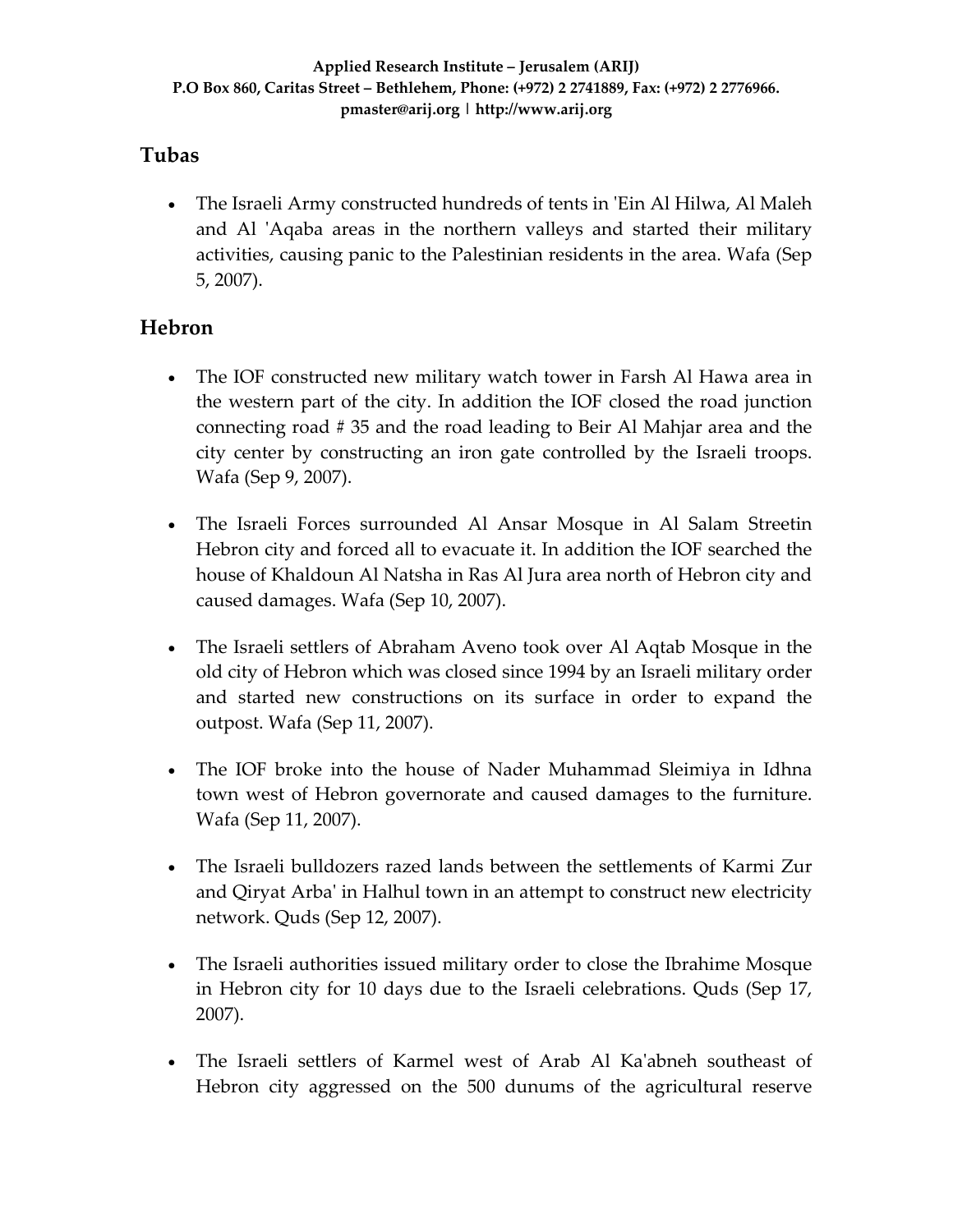owned by ʹArab Al Hathalin and caused loses and damages. Quds (Sep 20, 2007).

- The Israeli authorities started constructing 20 kilometers electronic line on the expanse of Bethlehem and Hebron governorates lands. The line extends from Bittar Ilit settlement near Nahalin town to the southeast through Al Jabʹa, Surif, Beit Ummar, Halhul and Al Baqʹa in Hebron governorate and contains cement bases and electronic towers. Wafa (Sep 25, 2007).
- More than 500 Israeli settlers accompanied by the Israeli Army tried to take over Al Jumjoma Mountain ( Jales Mountain ) between Halhul and Sa'ir north of Hebron and hindered landowners from accessing their lands in an attempt to construct new settlement in the area. Wafa (Sep 30, 2007).
- The Israeli authorities closed the Ibrahime Mosque in the face of the Palestinian residents of Hebron claiming that it will be just opened for the Israeli settlers due to the Israeli celebrations. Wafa (Sep 30, 2007).

### **Others**

- An Israeli plan to evacuate the Israeli outposts of Avigail, Asael, Maon near Hebron, Pnei Adam in the Binyamin Region, Havat Gilad near Kedumim, Kida near Shevut Rachel, Maʹaleh Rehavam near Tekoa, and Migron, whose legal status is currently being determined by the High Court of Justice. Jpost (Sep 3, 2007).
- The Israeli bulldozers demolished the 300 m<sup>2</sup> house owned by As'ad Hurany in Majd Al Kurum town in the western Galilee claiming that the house is located on area being the route of the rail station connecting Karm'el with Akko . Wafa (Sep 5, 2007).
- The Israeli Beit Ahad movement is trying to convince 80,000 Israeli settlers living east of the Segregation Wall from moving to the inside of the Green line and the movement is willing to compensate them. Quds (Sep 5, 2007).
- The Israeli settlers of the evacuated settlement of Neve Dekalim agreed to move to Nitzan near Ashdod . The agreement also includes capped land prices \$45,000‐72,000 for a 130‐square meter plot and to replace all of the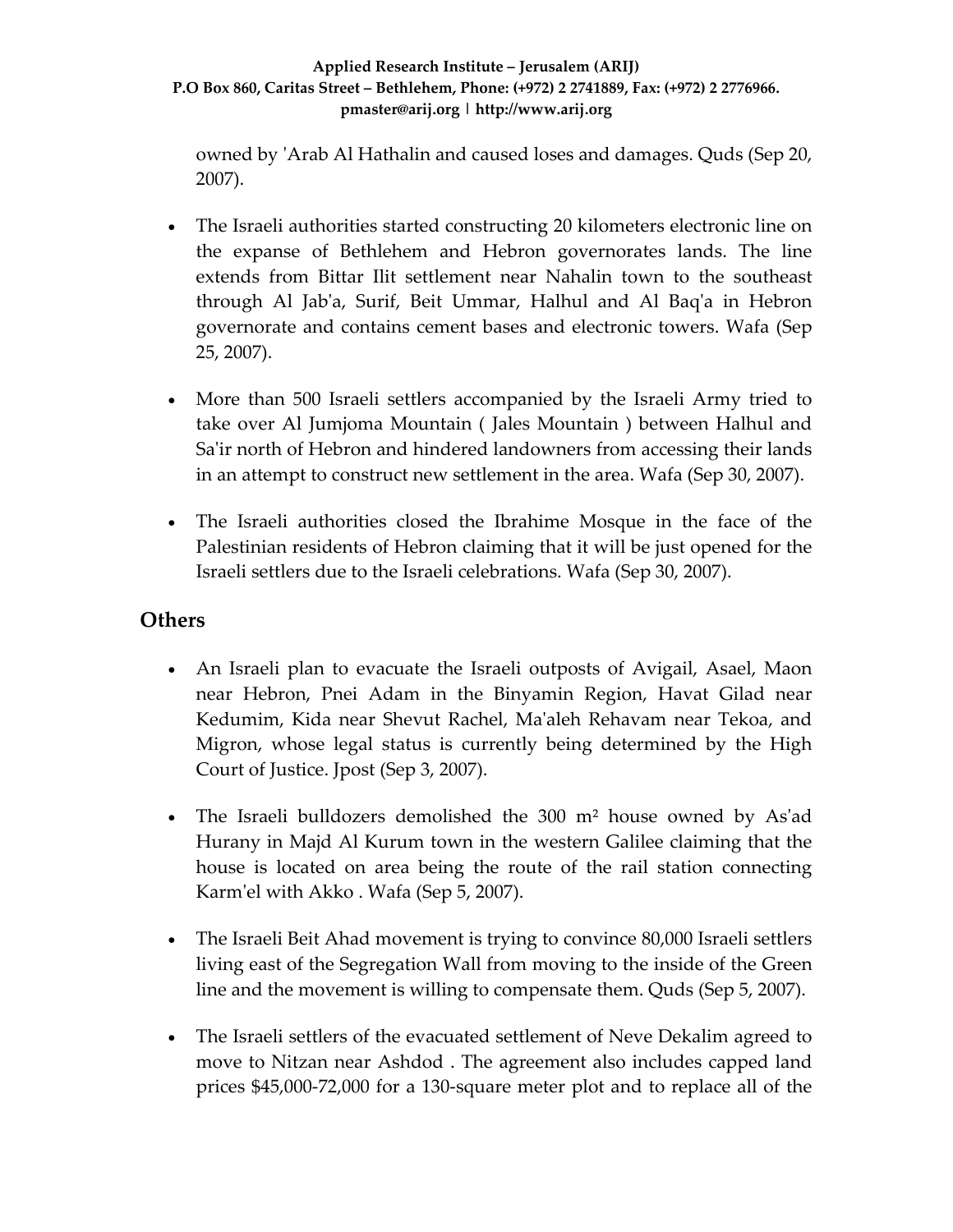community institutions that were demolished during the disengagement, at an estimated cost of NIS 20 million. Haaretz (Sep 5, 2007).

- Al Lud Municipality plans to take over a piece of lands in Al Lud city in order to construct a playground. It is worth pointing out that the land belongs to the Islamic Waqf. Quds (Sep 20, 2007).
- The Israeli settlers are planning to erect five new outposts during the Succot. The outposts will be located near Efrat, near a hilltop in Halhul city, near Hashmonaim, Har Havi near Alon Moreh and Shuvt Ami. Arabs48 (Sep 25, 2007).

| <b>District</b> | Land<br>Confiscate<br>d<br>(Dunums) | Lands<br>Threatene<br>d<br>(Dunums) | Uproote<br>d Trees | <b>Houses</b><br>Demolished d to be | <b>Houses Threatene</b><br>demolished |
|-----------------|-------------------------------------|-------------------------------------|--------------------|-------------------------------------|---------------------------------------|
| Bethlehe<br>m   | 344                                 | $\overline{0}$                      | $\theta$           | $\theta$                            | Ю                                     |
| Jerusalem       | $\theta$                            | 5.2                                 | $\overline{0}$     | 6                                   | $\theta$                              |
| Jenin           | $\boldsymbol{0}$                    | 0                                   | $\boldsymbol{0}$   | $\theta$                            | $\theta$                              |
| Tulkarem        | $\theta$                            | $\boldsymbol{0}$                    | $\theta$           | $\theta$                            | $\theta$                              |
| Ramallah        | $\overline{0}$                      | $\overline{0}$                      | $\overline{0}$     | $\overline{0}$                      | $\theta$                              |
| <b>Nablus</b>   | $\overline{0}$                      | $\boldsymbol{0}$                    | $\theta$           | $\overline{4}$                      | $\theta$                              |
| Salfit          | $\overline{0}$                      | $\theta$                            | $\overline{0}$     | $\overline{0}$                      | $\theta$                              |
| Jericho         | $\overline{0}$                      | $\theta$                            | $\overline{0}$     | $\overline{0}$                      | $\theta$                              |
| Gaza            | 258                                 | $\boldsymbol{0}$                    | $\theta$           | 23                                  | $\theta$                              |
| Qalqilyia       | $\theta$                            | $\boldsymbol{0}$                    | $\theta$           | $\boldsymbol{0}$                    | $\theta$                              |
| Hebron          | $\overline{0}$                      | $\overline{0}$                      | $\overline{0}$     | $\overline{0}$                      | $\theta$                              |
| Tubas           | $\boldsymbol{0}$                    | $\theta$                            | $\theta$           | $\theta$                            | $\theta$                              |
| <b>Total</b>    | 602                                 | 5.2                                 | $\bf{0}$           | 33                                  | $\bf{0}$                              |

The Monthly overview report gives a list of the Israeli Violations in the Occupied Palestinian Territory which are based on reports provided by field workers and \ or by one or more of the following news sources: Al-Ayyam daily